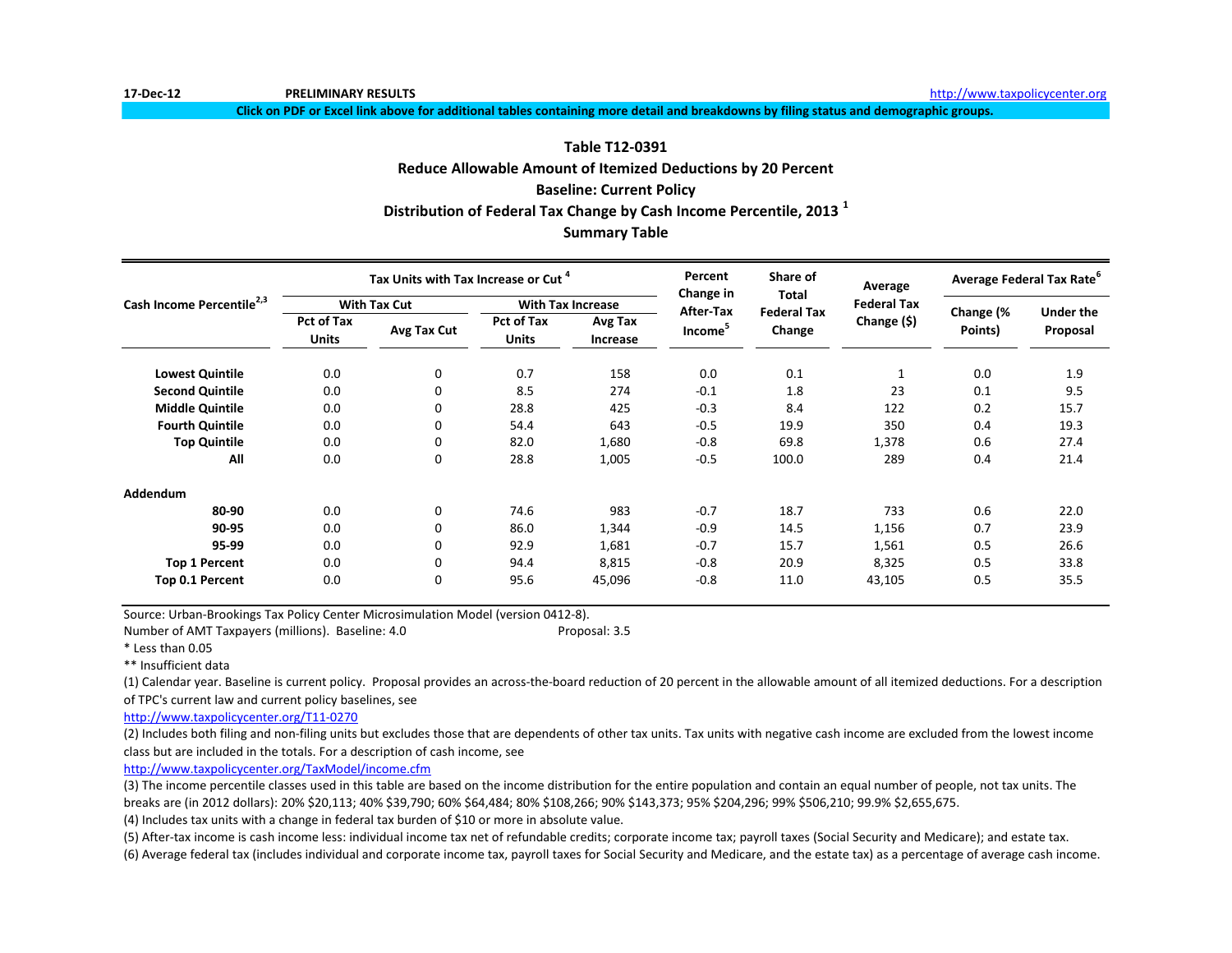# **Detail Table Table T12-0391 Reduce Allowable Amount of Itemized Deductions by 20 Percent Baseline: Current Policy Distribution of Federal Tax Change by Cash Income Percentile, 2013 <sup>1</sup>**

| Cash Income Percentile <sup>2,3</sup> | Percent of Tax Units <sup>4</sup> |                             | <b>Percent Change</b>               | <b>Share of Total</b><br><b>Federal Tax</b> | <b>Average Federal Tax Change</b> |         | <b>Share of Federal Taxes</b> |                       | Average Federal Tax Rate <sup>6</sup> |                              |
|---------------------------------------|-----------------------------------|-----------------------------|-------------------------------------|---------------------------------------------|-----------------------------------|---------|-------------------------------|-----------------------|---------------------------------------|------------------------------|
|                                       | With Tax Cut                      | <b>With Tax</b><br>Increase | in After-Tax<br>Income <sup>5</sup> | Change                                      | <b>Dollars</b>                    | Percent | Change (%<br>Points)          | Under the<br>Proposal | Change (%<br>Points)                  | <b>Under the</b><br>Proposal |
| <b>Lowest Quintile</b>                | 0.0                               | 0.7                         | 0.0                                 | 0.1                                         | Ι.                                | 0.6     | 0.0                           | 0.4                   | 0.0                                   | 1.9                          |
| <b>Second Quintile</b>                | 0.0                               | 8.5                         | $-0.1$                              | 1.8                                         | 23                                | 0.8     | $-0.1$                        | 4.4                   | 0.1                                   | 9.5                          |
| <b>Middle Quintile</b>                | 0.0                               | 28.8                        | $-0.3$                              | 8.4                                         | 122                               | 1.5     | $-0.1$                        | 11.0                  | 0.2                                   | 15.7                         |
| <b>Fourth Quintile</b>                | 0.0                               | 54.4                        | $-0.5$                              | 19.9                                        | 350                               | 2.2     | 0.0                           | 18.1                  | 0.4                                   | 19.3                         |
| <b>Top Quintile</b>                   | 0.0                               | 82.0                        | $-0.8$                              | 69.8                                        | 1,378                             | 2.1     | 0.1                           | 66.1                  | 0.6                                   | 27.4                         |
| All                                   | 0.0                               | 28.8                        | $-0.5$                              | 100.0                                       | 289                               | 2.0     | 0.0                           | 100.0                 | 0.4                                   | 21.4                         |
| Addendum                              |                                   |                             |                                     |                                             |                                   |         |                               |                       |                                       |                              |
| 80-90                                 | 0.0                               | 74.6                        | $-0.7$                              | 18.7                                        | 733                               | 2.7     | 0.1                           | 13.8                  | 0.6                                   | 22.0                         |
| 90-95                                 | 0.0                               | 86.0                        | $-0.9$                              | 14.5                                        | 1,156                             | 3.0     | 0.1                           | 9.7                   | 0.7                                   | 23.9                         |
| 95-99                                 | 0.0                               | 92.9                        | $-0.7$                              | 15.7                                        | 1,561                             | 2.1     | 0.0                           | 15.0                  | 0.5                                   | 26.6                         |
| <b>Top 1 Percent</b>                  | 0.0                               | 94.4                        | $-0.8$                              | 20.9                                        | 8,325                             | 1.5     | $-0.1$                        | 27.6                  | 0.5                                   | 33.8                         |
| Top 0.1 Percent                       | 0.0                               | 95.6                        | $-0.8$                              | 11.0                                        | 43,105                            | 1.5     | $-0.1$                        | 14.0                  | 0.5                                   | 35.5                         |

### **Baseline Distribution of Income and Federal Taxes**

**by Cash Income Percentile, 2013 <sup>1</sup>**

| Cash Income Percentile <sup>2,3</sup> |                       | <b>Tax Units</b>    |                   | <b>Pre-Tax Income</b> |                   | <b>Federal Tax Burden</b> | <b>After-Tax Income</b> |                     | Average<br><b>Federal Tax</b> |
|---------------------------------------|-----------------------|---------------------|-------------------|-----------------------|-------------------|---------------------------|-------------------------|---------------------|-------------------------------|
|                                       | Number<br>(thousands) | Percent of<br>Total | Average (dollars) | Percent of<br>Total   | Average (dollars) | Percent of<br>Total       | Average (dollars)       | Percent of<br>Total | Rate <sup>b</sup>             |
| <b>Lowest Quintile</b>                | 40,520                | 25.6                | 11,290            | 4.2                   | 209               | 0.4                       | 11,080                  | 5.2                 | 1.9                           |
| <b>Second Quintile</b>                | 36,208                | 22.9                | 30.031            | 9.9                   | 2.826             | 4.4                       | 27,205                  | 11.3                | 9.4                           |
| <b>Middle Quintile</b>                | 31,370                | 19.8                | 52,294            | 14.9                  | 8,097             | 11.0                      | 44,197                  | 15.9                | 15.5                          |
| <b>Fourth Quintile</b>                | 26.062                | 16.5                | 84.355            | 20.0                  | 15,963            | 18.0                      | 68,392                  | 20.5                | 18.9                          |
| <b>Top Quintile</b>                   | 23,189                | 14.7                | 244,576           | 51.5                  | 65,639            | 66.0                      | 178,937                 | 47.7                | 26.8                          |
| All                                   | 158,260               | 100.0               | 69,527            | 100.0                 | 14,576            | 100.0                     | 54,950                  | 100.0               | 21.0                          |
| Addendum                              |                       |                     |                   |                       |                   |                           |                         |                     |                               |
| 80-90                                 | 11.692                | 7.4                 | 125.820           | 13.4                  | 26.955            | 13.7                      | 98,865                  | 13.3                | 21.4                          |
| 90-95                                 | 5.736                 | 3.6                 | 166.808           | 8.7                   | 38.769            | 9.6                       | 128,039                 | 8.5                 | 23.2                          |
| 95-99                                 | 4.615                 | 2.9                 | 287.453           | 12.1                  | 74.896            | 15.0                      | 212,557                 | 11.3                | 26.1                          |
| <b>Top 1 Percent</b>                  | 1.147                 | 0.7                 | 1,671,536         | 17.4                  | 557,097           | 27.7                      | 1,114,439               | 14.7                | 33.3                          |
| Top 0.1 Percent                       | 117                   | 0.1                 | 7,985,826         | 8.5                   | 2,790,215         | 14.1                      | 5,195,610               | 7.0                 | 34.9                          |

Source: Urban-Brookings Tax Policy Center Microsimulation Model (version 0412-8).

Number of AMT Taxpayers (millions). Baseline: 4.0

\* Less than 0.05

(1) Calendar year. Baseline is current policy. Proposal provides an across-the-board reduction of 20 percent in the allowable amount of all itemized deductions. For a description of TPC's current law and current policy baselines, see

[http://www.taxpolicycente](http://www.taxpolicycenter.org/T11-0270)r.org/T11-0270

(2) Includes both filing and non-filing units but excludes those that are dependents of other tax units. Tax units with negative cash income are excluded from the lowest income class but are included in the totals. For a description of cash income, see

[http://www.taxpolicycente](http://www.taxpolicycenter.org/TaxModel/income.cfm)r.org/TaxModel/income.cfm

(3) The income percentile classes used in this table are based on the income distribution for the entire population and contain an equal number of people, not tax units. The breaks are (in 2012 dollars): 20% \$20,113; 40% \$39,790; 60% \$64,484; 80% \$108,266; 90% \$143,373; 95% \$204,296; 99% \$506,210; 99.9% \$2,655,675.

(4) Includes tax units with a change in federal tax burden of \$10 or more in absolute value.

(5) After-tax income is cash income less: individual income tax net of refundable credits; corporate income tax; payroll taxes (Social Security and Medicare); and estate tax.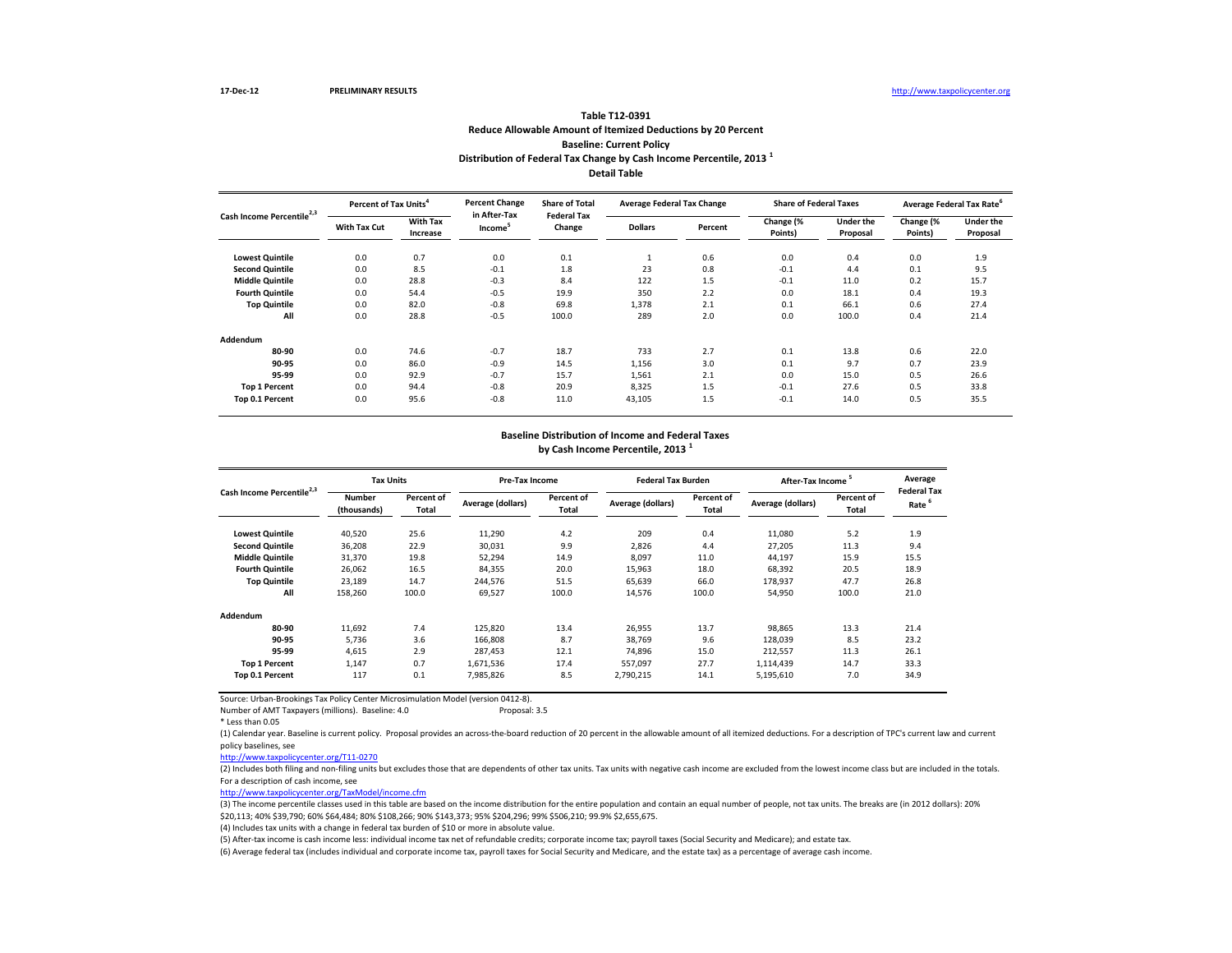### **Distribution of Federal Tax Change by Cash Income Percentile Adjusted for Family Size, 2013 <sup>1</sup> Detail Table Table T12-0391 Reduce Allowable Amount of Itemized Deductions by 20 Percent Baseline: Current Policy**

| Cash Income Percentile <sup>2,3</sup> | Percent of Tax Units <sup>4</sup> |                             | <b>Percent Change</b><br>in After-Tax | <b>Share of Total</b><br><b>Federal Tax</b> | <b>Average Federal Tax Change</b> |         | <b>Share of Federal Taxes</b> |                       | Average Federal Tax Rate |                              |
|---------------------------------------|-----------------------------------|-----------------------------|---------------------------------------|---------------------------------------------|-----------------------------------|---------|-------------------------------|-----------------------|--------------------------|------------------------------|
|                                       | <b>With Tax Cut</b>               | <b>With Tax</b><br>Increase | Income <sup>3</sup>                   | Change                                      | <b>Dollars</b>                    | Percent | Change (%<br>Points)          | Under the<br>Proposal | Change (%<br>Points)     | <b>Under the</b><br>Proposal |
| <b>Lowest Quintile</b>                | 0.0                               | 0.2                         | 0.0                                   | 0.0                                         | $\mathbf 0$                       | $-0.1$  | 0.0                           | $-0.4$                | 0.0                      | $-2.6$                       |
| <b>Second Quintile</b>                | 0.0                               | 6.4                         | $-0.1$                                | 1.1                                         | 16                                | 0.8     | 0.0                           | 2.8                   | 0.1                      | 7.5                          |
| <b>Middle Quintile</b>                | 0.0                               | 22.6                        | $-0.2$                                | 6.4                                         | 94                                | 1.5     | $-0.1$                        | 8.7                   | 0.2                      | 14.1                         |
| <b>Fourth Quintile</b>                | 0.0                               | 46.2                        | $-0.5$                                | 17.7                                        | 270                               | 2.0     | 0.0                           | 17.5                  | 0.4                      | 18.8                         |
| <b>Top Quintile</b>                   | 0.0                               | 74.6                        | $-0.8$                                | 74.8                                        | 1,133                             | 2.1     | 0.1                           | 71.2                  | 0.6                      | 27.1                         |
| All                                   | 0.0                               | 28.8                        | $-0.5$                                | 100.0                                       | 289                               | 2.0     | 0.0                           | 100.0                 | 0.4                      | 21.4                         |
| Addendum                              |                                   |                             |                                       |                                             |                                   |         |                               |                       |                          |                              |
| 80-90                                 | 0.0                               | 66.1                        | $-0.7$                                | 19.9                                        | 608                               | 2.7     | 0.1                           | 14.9                  | 0.6                      | 21.9                         |
| 90-95                                 | 0.0                               | 76.6                        | $-0.8$                                | 15.4                                        | 894                               | 2.7     | 0.1                           | 11.5                  | 0.6                      | 23.9                         |
| 95-99                                 | 0.0                               | 88.7                        | $-0.8$                                | 17.8                                        | 1,365                             | 2.2     | 0.0                           | 16.3                  | 0.6                      | 26.3                         |
| <b>Top 1 Percent</b>                  | 0.0                               | 93.8                        | $-0.8$                                | 21.7                                        | 7,219                             | 1.5     | $-0.1$                        | 28.5                  | 0.5                      | 33.7                         |
| Top 0.1 Percent                       | 0.0                               | 95.0                        | $-0.8$                                | 11.5                                        | 37,721                            | 1.5     | $-0.1$                        | 14.7                  | 0.5                      | 35.5                         |

#### **Baseline Distribution of Income and Federal Taxes**

**by Cash Income Percentile Adjusted for Family Size, 2013 <sup>1</sup>**

| Cash Income Percentile <sup>2,3</sup> |                       | <b>Tax Units</b>    |                   | Pre-Tax Income      |                   | <b>Federal Tax Burden</b> | After-Tax Income  |                     | Average<br><b>Federal Tax</b> |
|---------------------------------------|-----------------------|---------------------|-------------------|---------------------|-------------------|---------------------------|-------------------|---------------------|-------------------------------|
|                                       | Number<br>(thousands) | Percent of<br>Total | Average (dollars) | Percent of<br>Total | Average (dollars) | Percent of<br>Total       | Average (dollars) | Percent of<br>Total | Rate                          |
| <b>Lowest Quintile</b>                | 33,405                | 21.1                | 10,552            | 3.2                 | $-273$            | $-0.4$                    | 10,825            | 4.2                 | $-2.6$                        |
| <b>Second Quintile</b>                | 32,563                | 20.6                | 26,837            | 7.9                 | 1,988             | 2.8                       | 24,849            | 9.3                 | 7.4                           |
| <b>Middle Quintile</b>                | 31,164                | 19.7                | 46,562            | 13.2                | 6.476             | 8.8                       | 40.086            | 14.4                | 13.9                          |
| <b>Fourth Quintile</b>                | 29,985                | 19.0                | 73.219            | 20.0                | 13,483            | 17.5                      | 59,735            | 20.6                | 18.4                          |
| <b>Top Quintile</b>                   | 30,233                | 19.1                | 204.490           | 56.2                | 54,286            | 71.2                      | 150.205           | 52.2                | 26.6                          |
| All                                   | 158,260               | 100.0               | 69,527            | 100.0               | 14,576            | 100.0                     | 54,950            | 100.0               | 21.0                          |
| Addendum                              |                       |                     |                   |                     |                   |                           |                   |                     |                               |
| 80-90                                 | 14,991                | 9.5                 | 106,847           | 14.6                | 22,806            | 14.8                      | 84,041            | 14.5                | 21.3                          |
| 90-95                                 | 7.896                 | 5.0                 | 142,978           | 10.3                | 33,216            | 11.4                      | 109,763           | 10.0                | 23.2                          |
| 95-99                                 | 5.972                 | 3.8                 | 244,529           | 13.3                | 62.970            | 16.3                      | 181.559           | 12.5                | 25.8                          |
| <b>Top 1 Percent</b>                  | 1.374                 | 0.9                 | 1,448,832         | 18.1                | 480,919           | 28.7                      | 967.913           | 15.3                | 33.2                          |
| Top 0.1 Percent                       | 139                   | 0.1                 | 6,989,966         | 8.9                 | 2,442,038         | 14.7                      | 4,547,928         | 7.3                 | 34.9                          |

Source: Urban-Brookings Tax Policy Center Microsimulation Model (version 0412-8).

Number of AMT Taxpayers (millions). Baseline: 4.0

\* Less than 0.05

(1) Calendar year. Baseline is current policy. Proposal provides an across-the-board reduction of 20 percent in the allowable amount of all itemized deductions. For a description of TPC's current law and current policy baselines, see

[http://www.taxpolicycente](http://www.taxpolicycenter.org/T11-0270)r.org/T11-0270

(2) Includes both filing and non-filing units but excludes those that are dependents of other tax units. Tax units with negative cash income are excluded from the lowest income class but are included in the totals. For a description of cash income, see

[http://www.taxpolicycente](http://www.taxpolicycenter.org/TaxModel/income.cfm)r.org/TaxModel/income.cfm

(3) The income percentile classes used in this table are based on the income distribution for the entire population and contain an equal number of people, not tax units. The incomes used are adjusted for family size by dividing by the square root of the number of people in the tax unit. The resulting percentile breaks are (in 2012 dollars): 20% \$13,941; 40% \$26,136; 60% \$41,226; 80% \$64,003; 90% \$88,398; 95% \$122,605; 99% \$295,996; 99.9% \$1,565,087.

(4) Includes tax units with a change in federal tax burden of \$10 or more in absolute value.

(5) After-tax income is cash income less: individual income tax net of refundable credits; corporate income tax; payroll taxes (Social Security and Medicare); and estate tax.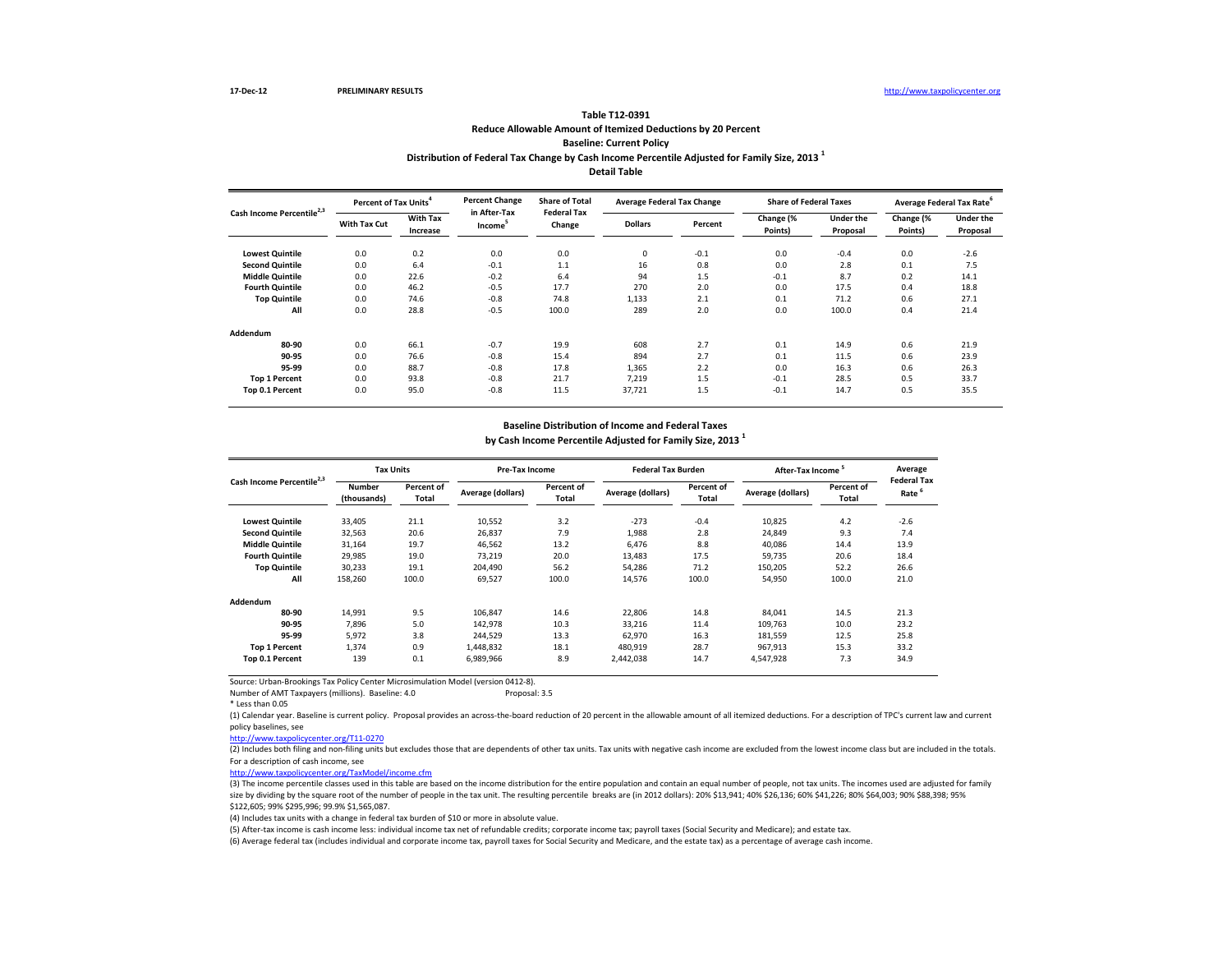# **Distribution of Federal Tax Change by Cash Income Percentile Adjusted for Family Size, 2013 <sup>1</sup> Detail Table - Single Tax Units Table T12-0391 Reduce Allowable Amount of Itemized Deductions by 20 Percent Baseline: Current Policy**

| Cash Income Percentile <sup>2,3</sup> | Percent of Tax Units <sup>4</sup> |                             | <b>Percent Change</b><br>in After-Tax | <b>Share of Total</b><br><b>Federal Tax</b> | <b>Average Federal Tax Change</b> |         | <b>Share of Federal Taxes</b> |                              |                      | Average Federal Tax Rate     |
|---------------------------------------|-----------------------------------|-----------------------------|---------------------------------------|---------------------------------------------|-----------------------------------|---------|-------------------------------|------------------------------|----------------------|------------------------------|
|                                       | With Tax Cut                      | <b>With Tax</b><br>Increase | Income <sup>3</sup>                   | Change                                      | <b>Dollars</b>                    | Percent | Change (%<br>Points)          | <b>Under the</b><br>Proposal | Change (%<br>Points) | <b>Under the</b><br>Proposal |
| <b>Lowest Quintile</b>                | 0.0                               | 0.3                         | 0.0                                   | 0.1                                         | 0                                 | 0.1     | 0.0                           | 1.5                          | 0.0                  | 5.3                          |
| <b>Second Quintile</b>                | 0.0                               | 4.3                         | $-0.1$                                | 1.6                                         | 9                                 | 0.5     | $-0.1$                        | 5.8                          | 0.0                  | 9.6                          |
| <b>Middle Quintile</b>                | 0.0                               | 14.1                        | $-0.2$                                | 6.0                                         | 43                                | 0.8     | $-0.1$                        | 12.1                         | 0.1                  | 15.1                         |
| <b>Fourth Quintile</b>                | 0.0                               | 36.8                        | $-0.4$                                | 19.8                                        | 167                               | 1.6     | 0.0                           | 21.7                         | 0.3                  | 20.4                         |
| <b>Top Quintile</b>                   | 0.0                               | 66.9                        | $-0.8$                                | 72.6                                        | 765                               | 2.1     | 0.2                           | 58.8                         | 0.6                  | 27.6                         |
| All                                   | 0.0                               | 18.4                        | $-0.4$                                | 100.0                                       | 137                               | 1.7     | 0.0                           | 100.0                        | 0.4                  | 20.6                         |
| Addendum                              |                                   |                             |                                       |                                             |                                   |         |                               |                              |                      |                              |
| 80-90                                 | 0.0                               | 56.2                        | $-0.7$                                | 19.9                                        | 412                               | 2.4     | 0.1                           | 14.5                         | 0.6                  | 23.5                         |
| 90-95                                 | 0.0                               | 72.0                        | $-0.8$                                | 16.2                                        | 661                               | 2.6     | 0.1                           | 10.9                         | 0.6                  | 25.1                         |
| 95-99                                 | 0.0                               | 83.3                        | $-0.8$                                | 19.6                                        | 1,048                             | 2.4     | 0.1                           | 14.4                         | 0.6                  | 26.7                         |
| <b>Top 1 Percent</b>                  | 0.0                               | 91.5                        | $-0.8$                                | 16.9                                        | 4,908                             | 1.5     | 0.0                           | 19.0                         | 0.5                  | 35.0                         |
| Top 0.1 Percent                       | 0.0                               | 94.5                        | $-0.9$                                | 8.8                                         | 28,222                            | 1.5     | 0.0                           | 9.9                          | 0.6                  | 37.6                         |

### **Baseline Distribution of Income and Federal Taxes**

**by Cash Income Percentile Adjusted for Family Size, 2013 <sup>1</sup>**

| Cash Income Percentile <sup>2,3</sup> |                              | <b>Tax Units</b>    |                   | Pre-Tax Income      |                   | <b>Federal Tax Burden</b> | After-Tax Income  |                     | Average                                 |
|---------------------------------------|------------------------------|---------------------|-------------------|---------------------|-------------------|---------------------------|-------------------|---------------------|-----------------------------------------|
|                                       | <b>Number</b><br>(thousands) | Percent of<br>Total | Average (dollars) | Percent of<br>Total | Average (dollars) | Percent of<br>Total       | Average (dollars) | Percent of<br>Total | <b>Federal Tax</b><br>Rate <sup>6</sup> |
| <b>Lowest Quintile</b>                | 19,721                       | 27.4                | 8,091             | 5.7                 | 427               | 1.5                       | 7,664             | 6.7                 | 5.3                                     |
| <b>Second Quintile</b>                | 17,211                       | 23.9                | 20,316            | 12.4                | 1,933             | 5.8                       | 18,383            | 14.1                | 9.5                                     |
| <b>Middle Quintile</b>                | 13,567                       | 18.8                | 34,462            | 16.6                | 5,150             | 12.2                      | 29,312            | 17.7                | 14.9                                    |
| <b>Fourth Quintile</b>                | 11.717                       | 16.3                | 52.696            | 21.9                | 10,574            | 21.7                      | 42,122            | 22.0                | 20.1                                    |
| <b>Top Quintile</b>                   | 9,354                        | 13.0                | 132,560           | 44.0                | 35,770            | 58.6                      | 96,790            | 40.3                | 27.0                                    |
| All                                   | 72,035                       | 100.0               | 39,146            | 100.0               | 7,927             | 100.0                     | 31,219            | 100.0               | 20.3                                    |
| Addendum                              |                              |                     |                   |                     |                   |                           |                   |                     |                                         |
| 80-90                                 | 4.749                        | 6.6                 | 75.578            | 12.7                | 17.338            | 14.4                      | 58.240            | 12.3                | 22.9                                    |
| 90-95                                 | 2.416                        | 3.4                 | 104,552           | 9.0                 | 25,571            | 10.8                      | 78,980            | 8.5                 | 24.5                                    |
| 95-99                                 | 1.849                        | 2.6                 | 168,798           | 11.1                | 44.087            | 14.3                      | 124.712           | 10.3                | 26.1                                    |
| <b>Top 1 Percent</b>                  | 340                          | 0.5                 | 931,104           | 11.2                | 320,722           | 19.1                      | 610,382           | 9.2                 | 34.5                                    |
| Top 0.1 Percent                       | 31                           | 0.0                 | 4,955,926         | 5.4                 | 1,837,291         | 9.9                       | 3,118,635         | 4.3                 | 37.1                                    |

Source: Urban-Brookings Tax Policy Center Microsimulation Model (version 0412-8).

\* Less than 0.05

(1) Calendar year. Baseline is current policy. Proposal provides an across-the-board reduction of 20 percent in the allowable amount of all itemized deductions. For a description of TPC's current law and current policy baselines, see

[http://www.taxpolicycente](http://www.taxpolicycenter.org/T11-0270)r.org/T11-0270

(2) Includes both filing and non-filing units but excludes those that are dependents of other tax units. Tax units with negative cash income are excluded from the lowest income class but are included in the totals. For a description of cash income, see

[http://www.taxpolicycente](http://www.taxpolicycenter.org/TaxModel/income.cfm)r.org/TaxModel/income.cfm

(3) The income percentile classes used in this table are based on the income distribution for the entire population and contain an equal number of people, not tax units. The incomes used are adjusted for family size by dividing by the square root of the number of people in the tax unit. The resulting percentile breaks are (in 2012 dollars): 20% \$13,941; 40% \$26,136; 60% \$41,226; 80% \$64,003; 90% \$88,398; 95% \$122,605; 99% \$295,996; 99.9% \$1,565,087.

(4) Includes tax units with a change in federal tax burden of \$10 or more in absolute value.

(5) After-tax income is cash income less: individual income tax net of refundable credits; corporate income tax; payroll taxes (Social Security and Medicare); and estate tax.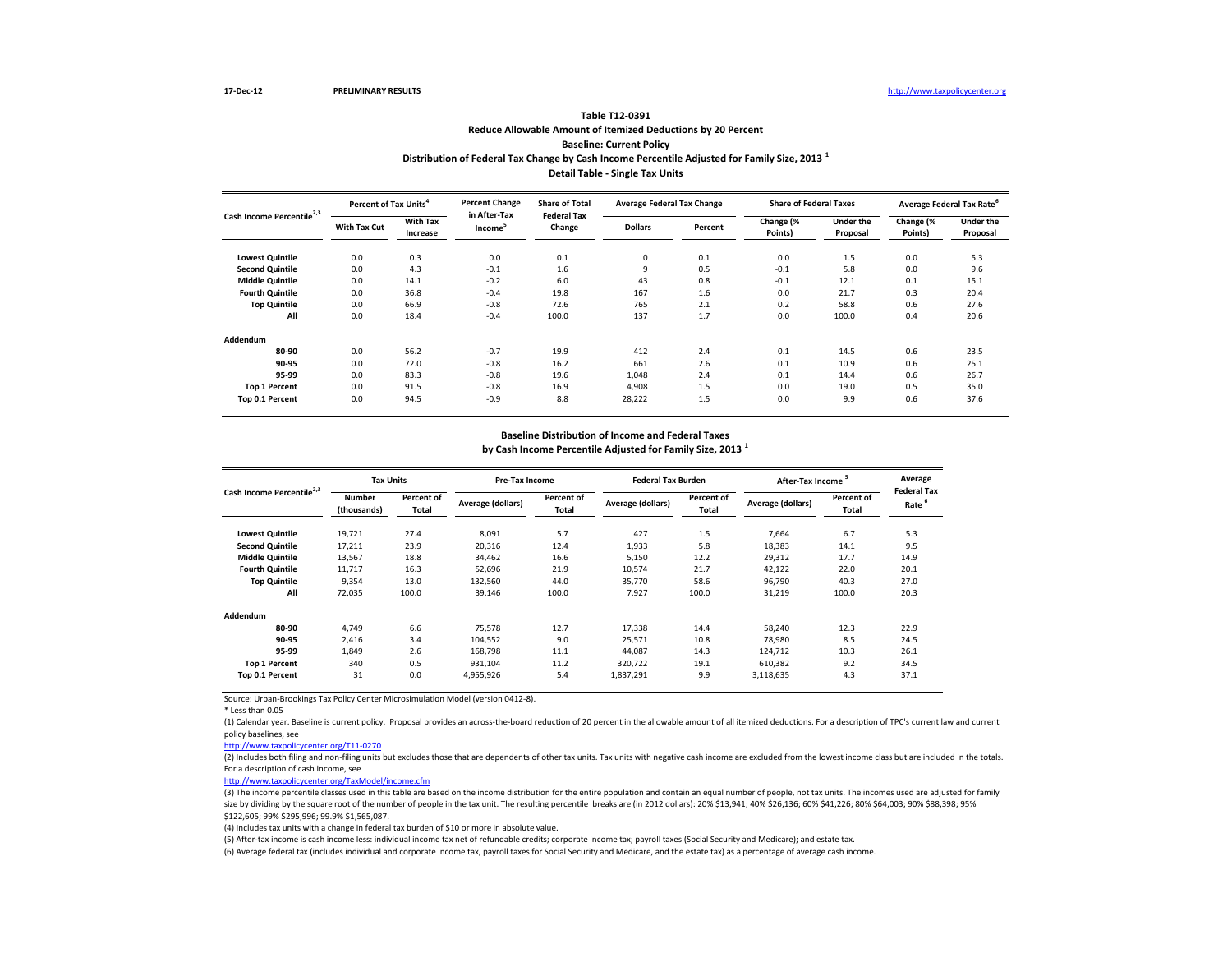# **Distribution of Federal Tax Change by Cash Income Percentile Adjusted for Family Size, 2013 <sup>1</sup> Detail Table - Married Tax Units Filing Jointly Table T12-0391 Reduce Allowable Amount of Itemized Deductions by 20 Percent Baseline: Current Policy**

| Cash Income Percentile <sup>2,3</sup> | Percent of Tax Units <sup>4</sup> |                             | <b>Percent Change</b><br>in After-Tax | <b>Share of Total</b>        | <b>Average Federal Tax Change</b> |         | <b>Share of Federal Taxes</b> |                              | Average Federal Tax Rate <sup>6</sup> |                              |
|---------------------------------------|-----------------------------------|-----------------------------|---------------------------------------|------------------------------|-----------------------------------|---------|-------------------------------|------------------------------|---------------------------------------|------------------------------|
|                                       | With Tax Cut                      | <b>With Tax</b><br>Increase | Income <sup>3</sup>                   | <b>Federal Tax</b><br>Change | <b>Dollars</b>                    | Percent | Change (%<br>Points)          | <b>Under the</b><br>Proposal | Change (%<br>Points)                  | <b>Under the</b><br>Proposal |
| <b>Lowest Quintile</b>                | 0.0                               | 0.0                         | 0.0                                   | 0.0                          | 0                                 | 0.0     | 0.0                           | $-0.2$                       | 0.0                                   | $-3.7$                       |
| <b>Second Quintile</b>                | 0.0                               | 9.3                         | $-0.1$                                | 0.6                          | 25                                | 1.1     | 0.0                           | 1.2                          | 0.1                                   | 6.6                          |
| <b>Middle Quintile</b>                | 0.0                               | 27.9                        | $-0.3$                                | 5.1                          | 134                               | 1.8     | 0.0                           | 5.9                          | 0.2                                   | 12.9                         |
| <b>Fourth Quintile</b>                | 0.0                               | 51.7                        | $-0.5$                                | 16.0                         | 339                               | 2.2     | 0.0                           | 15.2                         | 0.4                                   | 17.8                         |
| <b>Top Quintile</b>                   | 0.0                               | 77.9                        | $-0.7$                                | 78.2                         | 1,318                             | 2.1     | 0.0                           | 77.7                         | 0.5                                   | 26.9                         |
| All                                   | 0.0                               | 44.6                        | $-0.6$                                | 100.0                        | 533                               | 2.1     | 0.0                           | 100.0                        | 0.5                                   | 22.7                         |
| Addendum                              |                                   |                             |                                       |                              |                                   |         |                               |                              |                                       |                              |
| 80-90                                 | 0.0                               | 70.3                        | $-0.7$                                | 20.1                         | 704                               | 2.7     | 0.1                           | 15.2                         | 0.6                                   | 21.3                         |
| 90-95                                 | 0.0                               | 78.3                        | $-0.8$                                | 15.8                         | 1,003                             | 2.7     | 0.1                           | 12.0                         | 0.6                                   | 23.4                         |
| 95-99                                 | 0.0                               | 91.2                        | $-0.7$                                | 18.3                         | 1,530                             | 2.1     | 0.0                           | 17.7                         | 0.5                                   | 26.1                         |
| <b>Top 1 Percent</b>                  | 0.0                               | 94.9                        | $-0.7$                                | 24.0                         | 7,947                             | 1.5     | $-0.2$                        | 32.8                         | 0.5                                   | 33.5                         |
| Top 0.1 Percent                       | 0.0                               | 95.4                        | $-0.8$                                | 12.5                         | 40,267                            | 1.5     | $-0.1$                        | 16.6                         | 0.5                                   | 35.2                         |

### **Baseline Distribution of Income and Federal Taxes**

**by Cash Income Percentile Adjusted for Family Size, 2013 <sup>1</sup>**

| Cash Income Percentile <sup>2,3</sup> |                              | <b>Tax Units</b>    |                   | Pre-Tax Income      |                   | <b>Federal Tax Burden</b> | After-Tax Income  |                     | Average                                 |
|---------------------------------------|------------------------------|---------------------|-------------------|---------------------|-------------------|---------------------------|-------------------|---------------------|-----------------------------------------|
|                                       | <b>Number</b><br>(thousands) | Percent of<br>Total | Average (dollars) | Percent of<br>Total | Average (dollars) | Percent of<br>Total       | Average (dollars) | Percent of<br>Total | <b>Federal Tax</b><br>Rate <sup>6</sup> |
| <b>Lowest Quintile</b>                | 5,376                        | 8.9                 | 14,486            | 1.1                 | $-536$            | $-0.2$                    | 15,022            | 1.5                 | $-3.7$                                  |
| <b>Second Quintile</b>                | 8.093                        | 13.3                | 36,595            | 4.2                 | 2.406             | 1.2                       | 34,190            | 5.0                 | 6.6                                     |
| <b>Middle Quintile</b>                | 12,453                       | 20.5                | 58,915            | 10.4                | 7.452             | 5.9                       | 51,463            | 11.6                | 12.7                                    |
| <b>Fourth Quintile</b>                | 15,271                       | 25.1                | 89.679            | 19.3                | 15,660            | 15.2                      | 74,019            | 20.5                | 17.5                                    |
| <b>Top Quintile</b>                   | 19,208                       | 31.6                | 241,961           | 65.5                | 63,826            | 77.7                      | 178,135           | 62.1                | 26.4                                    |
| All                                   | 60,744                       | 100.0               | 116,746           | 100.0               | 25,963            | 100.0                     | 90,783            | 100.0               | 22.2                                    |
| Addendum                              |                              |                     |                   |                     |                   |                           |                   |                     |                                         |
| 80-90                                 | 9,257                        | 15.2                | 123,947           | 16.2                | 25.678            | 15.1                      | 98,269            | 16.5                | 20.7                                    |
| 90-95                                 | 5,109                        | 8.4                 | 162,264           | 11.7                | 36,894            | 12.0                      | 125,370           | 11.6                | 22.7                                    |
| 95-99                                 | 3.865                        | 6.4                 | 282.834           | 15.4                | 72.226            | 17.7                      | 210.608           | 14.8                | 25.5                                    |
| <b>Top 1 Percent</b>                  | 977                          | 1.6                 | 1,615,663         | 22.3                | 533,034           | 33.0                      | 1,082,629         | 19.2                | 33.0                                    |
| Top 0.1 Percent                       | 101                          | 0.2                 | 7,547,627         | 10.7                | 2,614,225         | 16.7                      | 4,933,401         | 9.0                 | 34.6                                    |

Source: Urban-Brookings Tax Policy Center Microsimulation Model (version 0412-8).

\* Less than 0.05

(1) Calendar year. Baseline is current policy. Proposal provides an across-the-board reduction of 20 percent in the allowable amount of all itemized deductions. For a description of TPC's current law and current policy baselines, see

[http://www.taxpolicycente](http://www.taxpolicycenter.org/T11-0270)r.org/T11-0270

(2) Includes both filing and non-filing units but excludes those that are dependents of other tax units. Tax units with negative cash income are excluded from the lowest income class but are included in the totals. For a description of cash income, see

[http://www.taxpolicycente](http://www.taxpolicycenter.org/TaxModel/income.cfm)r.org/TaxModel/income.cfm

(3) The income percentile classes used in this table are based on the income distribution for the entire population and contain an equal number of people, not tax units. The incomes used are adjusted for family size by dividing by the square root of the number of people in the tax unit. The resulting percentile breaks are (in 2012 dollars): 20% \$13,941; 40% \$26,136; 60% \$41,226; 80% \$64,003; 90% \$88,398; 95% \$122,605; 99% \$295,996; 99.9% \$1,565,087.

(4) Includes tax units with a change in federal tax burden of \$10 or more in absolute value.

(5) After-tax income is cash income less: individual income tax net of refundable credits; corporate income tax; payroll taxes (Social Security and Medicare); and estate tax.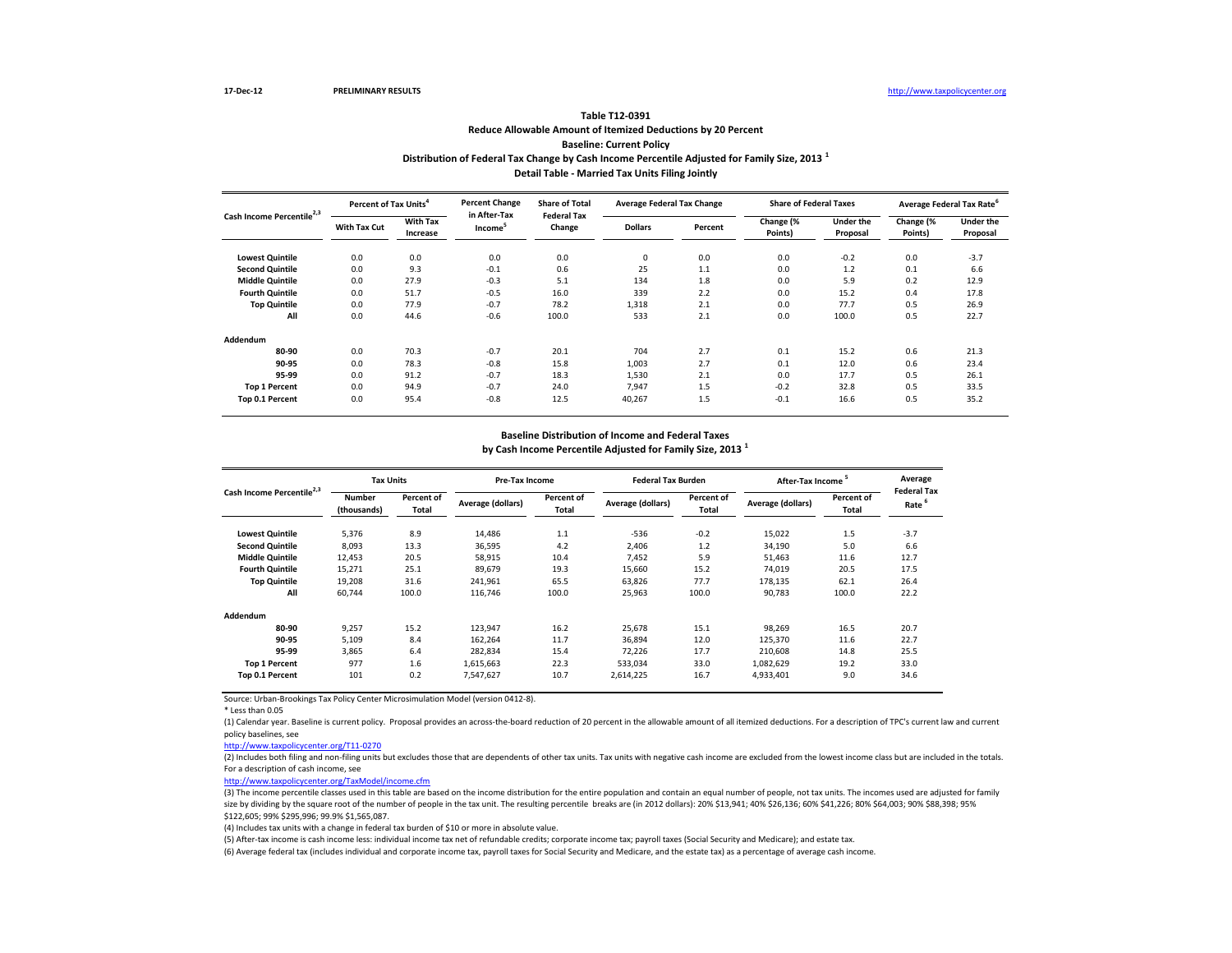# **Distribution of Federal Tax Change by Cash Income Percentile Adjusted for Family Size, 2013 <sup>1</sup> Detail Table - Head of Household Tax Units Table T12-0391 Reduce Allowable Amount of Itemized Deductions by 20 Percent Baseline: Current Policy**

| Cash Income Percentile <sup>2,3</sup> | Percent of Tax Units <sup>4</sup> |                             | <b>Percent Change</b><br>in After-Tax | <b>Share of Total</b><br><b>Federal Tax</b> | <b>Average Federal Tax Change</b> |         | <b>Share of Federal Taxes</b> |                              |                      | Average Federal Tax Rate     |
|---------------------------------------|-----------------------------------|-----------------------------|---------------------------------------|---------------------------------------------|-----------------------------------|---------|-------------------------------|------------------------------|----------------------|------------------------------|
|                                       | With Tax Cut                      | <b>With Tax</b><br>Increase | Income <sup>3</sup>                   | Change                                      | <b>Dollars</b>                    | Percent | Change (%<br>Points)          | <b>Under the</b><br>Proposal | Change (%<br>Points) | <b>Under the</b><br>Proposal |
| <b>Lowest Quintile</b>                | 0.0                               | 0.1                         | 0.0                                   | 0.0                                         | 0                                 | 0.0     | 0.3                           | $-12.8$                      | 0.0                  | $-13.3$                      |
| <b>Second Quintile</b>                | 0.0                               | 7.8                         | $-0.1$                                | 5.0                                         | 20                                | 1.3     | $-0.1$                        | 9.0                          | 0.1                  | 4.8                          |
| <b>Middle Quintile</b>                | 0.0                               | 31.5                        | $-0.3$                                | 20.9                                        | 128                               | 1.7     | $-0.2$                        | 29.6                         | 0.3                  | 15.5                         |
| <b>Fourth Quintile</b>                | 0.0                               | 55.0                        | $-0.6$                                | 30.8                                        | 339                               | 2.4     | 0.0                           | 30.4                         | 0.5                  | 19.9                         |
| <b>Top Quintile</b>                   | 0.0                               | 76.2                        | $-0.8$                                | 43.3                                        | 972                               | 2.4     | 0.0                           | 43.7                         | 0.6                  | 26.1                         |
| All                                   | 0.0                               | 18.4                        | $-0.3$                                | 100.0                                       | 119                               | 2.4     | 0.0                           | 100.0                        | 0.3                  | 12.6                         |
| Addendum                              |                                   |                             |                                       |                                             |                                   |         |                               |                              |                      |                              |
| 80-90                                 | 0.0                               | 71.0                        | $-0.9$                                | 18.6                                        | 690                               | 3.0     | 0.1                           | 15.0                         | 0.7                  | 23.1                         |
| 90-95                                 | 0.0                               | 79.8                        | $-1.0$                                | 9.6                                         | 963                               | 3.0     | 0.0                           | 7.8                          | 0.7                  | 24.8                         |
| 95-99                                 | 0.0                               | 90.0                        | $-0.8$                                | 8.0                                         | 1,252                             | 2.1     | 0.0                           | 9.1                          | 0.6                  | 26.6                         |
| <b>Top 1 Percent</b>                  | 0.0                               | 88.4                        | $-0.7$                                | 7.1                                         | 6,013                             | 1.4     | $-0.1$                        | 11.9                         | 0.5                  | 32.1                         |
| Top 0.1 Percent                       | 0.0                               | 90.6                        | $-0.7$                                | 3.6                                         | 32,564                            | 1.5     | $-0.1$                        | 5.9                          | 0.5                  | 33.6                         |

### **Baseline Distribution of Income and Federal Taxes**

**by Cash Income Percentile Adjusted for Family Size, 2013 <sup>1</sup>**

| Cash Income Percentile <sup>2,3</sup> |                              | <b>Tax Units</b>    |                   | Pre-Tax Income      |                   | <b>Federal Tax Burden</b> | After-Tax Income  |                     | Average                                 |
|---------------------------------------|------------------------------|---------------------|-------------------|---------------------|-------------------|---------------------------|-------------------|---------------------|-----------------------------------------|
|                                       | <b>Number</b><br>(thousands) | Percent of<br>Total | Average (dollars) | Percent of<br>Total | Average (dollars) | Percent of<br>Total       | Average (dollars) | Percent of<br>Total | <b>Federal Tax</b><br>Rate <sup>5</sup> |
| <b>Lowest Quintile</b>                | 8,034                        | 34.8                | 13,983            | 12.2                | $-1,863$          | $-13.1$                   | 15,846            | 15.7                | $-13.3$                                 |
| <b>Second Quintile</b>                | 6.829                        | 29.6                | 31.795            | 23.5                | 1,515             | 9.1                       | 30,280            | 25.5                | 4.8                                     |
| <b>Middle Quintile</b>                | 4,455                        | 19.3                | 49,950            | 24.1                | 7.629             | 29.8                      | 42,320            | 23.3                | 15.3                                    |
| <b>Fourth Quintile</b>                | 2.489                        | 10.8                | 71.792            | 19.3                | 13,908            | 30.4                      | 57,884            | 17.8                | 19.4                                    |
| <b>Top Quintile</b>                   | 1,222                        | 5.3                 | 160,037           | 21.2                | 40.784            | 43.7                      | 119,253           | 18.0                | 25.5                                    |
| All                                   | 23,101                       | 100.0               | 40,006            | 100.0               | 4,932             | 100.0                     | 35,073            | 100.0               | 12.3                                    |
| Addendum                              |                              |                     |                   |                     |                   |                           |                   |                     |                                         |
| 80-90                                 | 740                          | 3.2                 | 102,711           | 8.2                 | 22,995            | 14.9                      | 79.715            | 7.3                 | 22.4                                    |
| 90-95                                 | 273                          | 1.2                 | 133,416           | 4.0                 | 32,126            | 7.7                       | 101,290           | 3.4                 | 24.1                                    |
| 95-99                                 | 176                          | 0.8                 | 226.780           | 4.3                 | 58,985            | 9.1                       | 167.794           | 3.6                 | 26.0                                    |
| <b>Top 1 Percent</b>                  | 32                           | 0.1                 | 1,339,304         | 4.7                 | 423.805           | 12.0                      | 915,499           | 3.6                 | 31.6                                    |
| Top 0.1 Percent                       | 3                            | 0.0                 | 6,750,433         | 2.2                 | 2,232,754         | 6.0                       | 4,517,679         | 1.7                 | 33.1                                    |

Source: Urban-Brookings Tax Policy Center Microsimulation Model (version 0412-8).

\* Less than 0.05

(1) Calendar year. Baseline is current policy. Proposal provides an across-the-board reduction of 20 percent in the allowable amount of all itemized deductions. For a description of TPC's current law and current policy baselines, see

#### [http://www.taxpolicycente](http://www.taxpolicycenter.org/T11-0270)r.org/T11-0270

(2) Includes both filing and non-filing units but excludes those that are dependents of other tax units. Tax units with negative cash income are excluded from the lowest income class but are included in the totals. For a description of cash income, see

[http://www.taxpolicycente](http://www.taxpolicycenter.org/TaxModel/income.cfm)r.org/TaxModel/income.cfm

(3) The income percentile classes used in this table are based on the income distribution for the entire population and contain an equal number of people, not tax units. The incomes used are adjusted for family size by dividing by the square root of the number of people in the tax unit. The resulting percentile breaks are (in 2012 dollars): 20% \$13,941; 40% \$26,136; 60% \$41,226; 80% \$64,003; 90% \$88,398; 95% \$122,605; 99% \$295,996; 99.9% \$1,565,087.

(4) Includes tax units with a change in federal tax burden of \$10 or more in absolute value.

(5) After-tax income is cash income less: individual income tax net of refundable credits; corporate income tax; payroll taxes (Social Security and Medicare); and estate tax.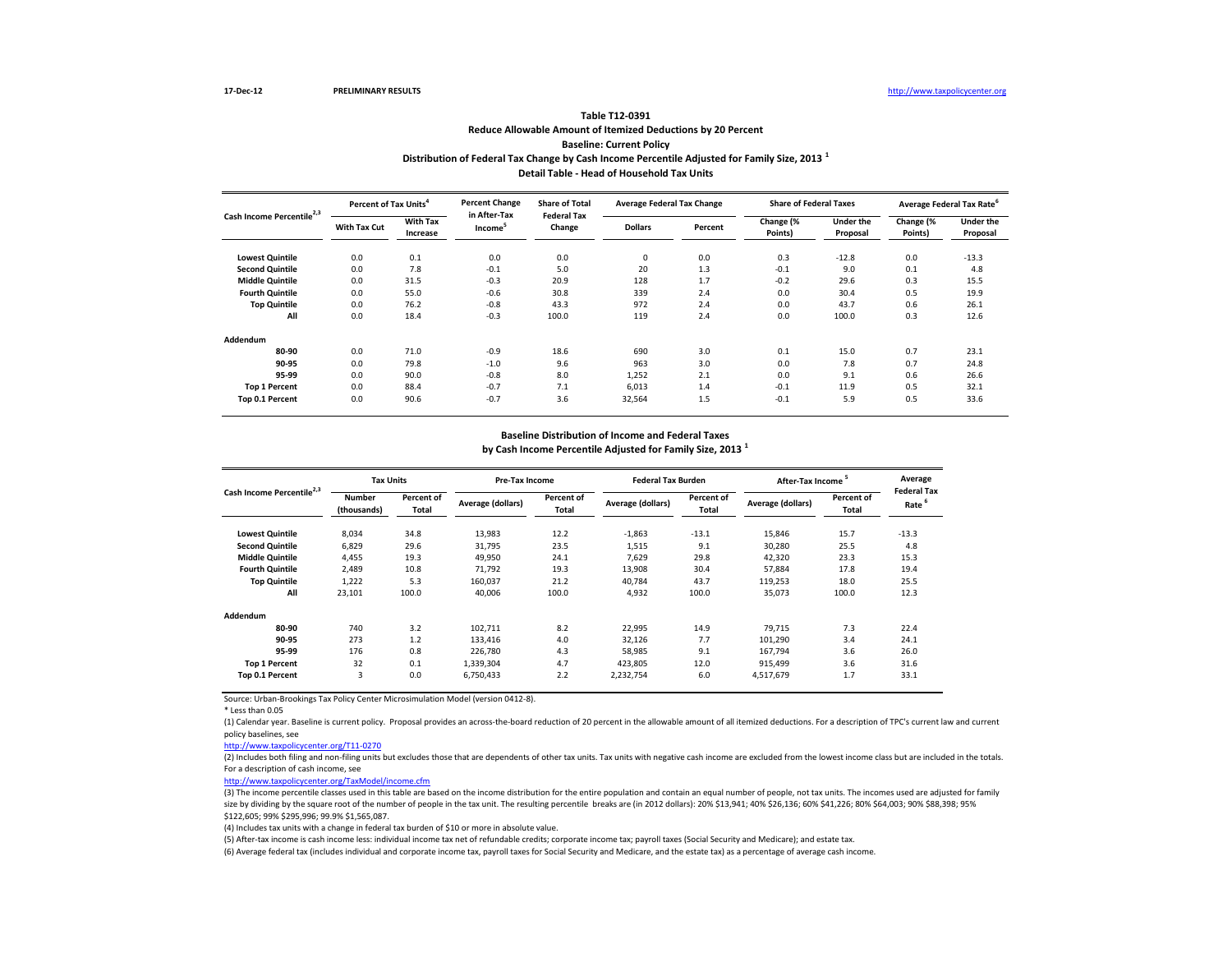### **Distribution of Federal Tax Change by Cash Income Percentile Adjusted for Family Size, 2013 <sup>1</sup> Detail Table - Tax Units with Children Table T12-0391 Reduce Allowable Amount of Itemized Deductions by 20 Percent Baseline: Current Policy**

| Cash Income Percentile <sup>2,3</sup> | Percent of Tax Units <sup>4</sup> |                             | <b>Percent Change</b><br>in After-Tax | <b>Share of Total</b><br><b>Federal Tax</b> | <b>Average Federal Tax Change</b> |         | <b>Share of Federal Taxes</b> |                              | Average Federal Tax Rate |                              |
|---------------------------------------|-----------------------------------|-----------------------------|---------------------------------------|---------------------------------------------|-----------------------------------|---------|-------------------------------|------------------------------|--------------------------|------------------------------|
|                                       | <b>With Tax Cut</b>               | <b>With Tax</b><br>Increase | Income <sup>-</sup>                   | Change                                      | <b>Dollars</b>                    | Percent | Change (%<br>Points)          | <b>Under the</b><br>Proposal | Change (%<br>Points)     | <b>Under the</b><br>Proposal |
| <b>Lowest Quintile</b>                | 0.0                               | 0.1                         | 0.0                                   | 0.0                                         | 0                                 | 0.0     | 0.1                           | $-2.6$                       | 0.0                      | $-14.9$                      |
| <b>Second Quintile</b>                | 0.0                               | 10.4                        | $-0.1$                                | 1.5                                         | 28                                | 1.5     | 0.0                           | 2.2                          | 0.1                      | 5.1                          |
| <b>Middle Quintile</b>                | 0.0                               | 40.5                        | $-0.4$                                | 9.5                                         | 192                               | 2.0     | 0.0                           | 10.7                         | 0.3                      | 15.6                         |
| <b>Fourth Quintile</b>                | 0.0                               | 68.9                        | $-0.6$                                | 22.7                                        | 479                               | 2.6     | 0.1                           | 20.4                         | 0.5                      | 19.7                         |
| <b>Top Quintile</b>                   | 0.0                               | 89.2                        | $-0.8$                                | 66.4                                        | 1,630                             | 2.2     | $-0.1$                        | 69.2                         | 0.6                      | 27.8                         |
| All                                   | 0.0                               | 38.7                        | $-0.6$                                | 100.0                                       | 410                               | 2.3     | 0.0                           | 100.0                        | 0.5                      | 20.9                         |
| Addendum                              |                                   |                             |                                       |                                             |                                   |         |                               |                              |                          |                              |
| 80-90                                 | 0.0                               | 84.5                        | $-0.9$                                | 22.3                                        | 1,002                             | 3.2     | 0.2                           | 15.9                         | 0.7                      | 23.0                         |
| 90-95                                 | 0.0                               | 92.9                        | $-1.0$                                | 11.6                                        | 1,412                             | 3.0     | 0.1                           | 8.9                          | 0.7                      | 24.8                         |
| 95-99                                 | 0.0                               | 96.7                        | $-0.7$                                | 13.5                                        | 1,671                             | 1.9     | $-0.1$                        | 15.9                         | 0.5                      | 27.4                         |
| <b>Top 1 Percent</b>                  | 0.0                               | 94.2                        | $-0.7$                                | 18.9                                        | 8,858                             | 1.5     | $-0.2$                        | 28.5                         | 0.5                      | 33.4                         |
| Top 0.1 Percent                       | 0.0                               | 95.6                        | $-0.8$                                | 9.1                                         | 46,547                            | 1.5     | $-0.1$                        | 13.5                         | 0.5                      | 34.9                         |

#### **Baseline Distribution of Income and Federal Taxes**

**by Cash Income Percentile Adjusted for Family Size, 2013 <sup>1</sup>**

| Cash Income Percentile <sup>2,3</sup> | <b>Tax Units</b>      |                     | Pre-Tax Income    |                     | <b>Federal Tax Burden</b> |                     | After-Tax Income  |                     | Average                                 |
|---------------------------------------|-----------------------|---------------------|-------------------|---------------------|---------------------------|---------------------|-------------------|---------------------|-----------------------------------------|
|                                       | Number<br>(thousands) | Percent of<br>Total | Average (dollars) | Percent of<br>Total | Average (dollars)         | Percent of<br>Total | Average (dollars) | Percent of<br>Total | <b>Federal Tax</b><br>Rate <sup>6</sup> |
| <b>Lowest Quintile</b>                | 10,949                | 21.8                | 14,497            | 3.6                 | $-2,156$                  | $-2.6$              | 16,653            | 5.2                 | $-14.9$                                 |
| <b>Second Quintile</b>                | 10.714                | 21.4                | 36,326            | 8.8                 | 1.819                     | 2.2                 | 34,507            | 10.6                | 5.0                                     |
| <b>Middle Quintile</b>                | 10,166                | 20.3                | 62,074            | 14.3                | 9,507                     | 10.7                | 52,567            | 15.2                | 15.3                                    |
| <b>Fourth Quintile</b>                | 9,735                 | 19.4                | 97,977            | 21.6                | 18,817                    | 20.3                | 79,160            | 22.0                | 19.2                                    |
| <b>Top Quintile</b>                   | 8,378                 | 16.7                | 273,829           | 52.1                | 74,583                    | 69.3                | 199,246           | 47.6                | 27.2                                    |
| All                                   | 50,150                | 100.0               | 87,888            | 100.0               | 17,985                    | 100.0               | 69,903            | 100.0               | 20.5                                    |
| Addendum                              |                       |                     |                   |                     |                           |                     |                   |                     |                                         |
| 80-90                                 | 4,581                 | 9.1                 | 139,259           | 14.5                | 30,972                    | 15.7                | 108,287           | 14.2                | 22.2                                    |
| 90-95                                 | 1,696                 | 3.4                 | 196,218           | 7.6                 | 47,199                    | 8.9                 | 149,019           | 7.2                 | 24.1                                    |
| 95-99                                 | 1,662                 | 3.3                 | 322,508           | 12.2                | 86,561                    | 16.0                | 235,947           | 11.2                | 26.8                                    |
| <b>Top 1 Percent</b>                  | 439                   | 0.9                 | 1,792,201         | 17.9                | 589,633                   | 28.7                | 1,202,567         | 15.1                | 32.9                                    |
| Top 0.1 Percent                       | 40                    | 0.1                 | 8,825,262         | 8.1                 | 3,034,893                 | 13.6                | 5,790,369         | 6.7                 | 34.4                                    |

Source: Urban-Brookings Tax Policy Center Microsimulation Model (version 0412-8).

\* Less than 0.05

Note: Tax units with children are those claiming an exemption for children at home or away from home.

(1) Calendar year. Baseline is current policy. Proposal provides an across-the-board reduction of 20 percent in the allowable amount of all itemized deductions. For a description of TPC's current law and current policy baselines, see

[http://www.taxpolicycente](http://www.taxpolicycenter.org/T11-0270)r.org/T11-0270

(2) Includes both filing and non-filing units but excludes those that are dependents of other tax units. Tax units with negative cash income are excluded from the lowest income class but are included in the totals. For a description of cash income, see

[http://www.taxpolicycente](http://www.taxpolicycenter.org/TaxModel/income.cfm)r.org/TaxModel/income.cfm

(3) The income percentile classes used in this table are based on the income distribution for the entire population and contain an equal number of people, not tax units. The incomes used are adjusted for family size by dividing by the square root of the number of people in the tax unit. The resulting percentile breaks are (in 2012 dollars): 20% \$13,941; 40% \$26,136; 60% \$41,226; 80% \$64,003; 90% \$88,398; 95% \$122,605; 99% \$295,996; 99.9% \$1,565,087.

(4) Includes tax units with a change in federal tax burden of \$10 or more in absolute value.

(5) After-tax income is cash income less: individual income tax net of refundable credits; corporate income tax; payroll taxes (Social Security and Medicare); and estate tax.